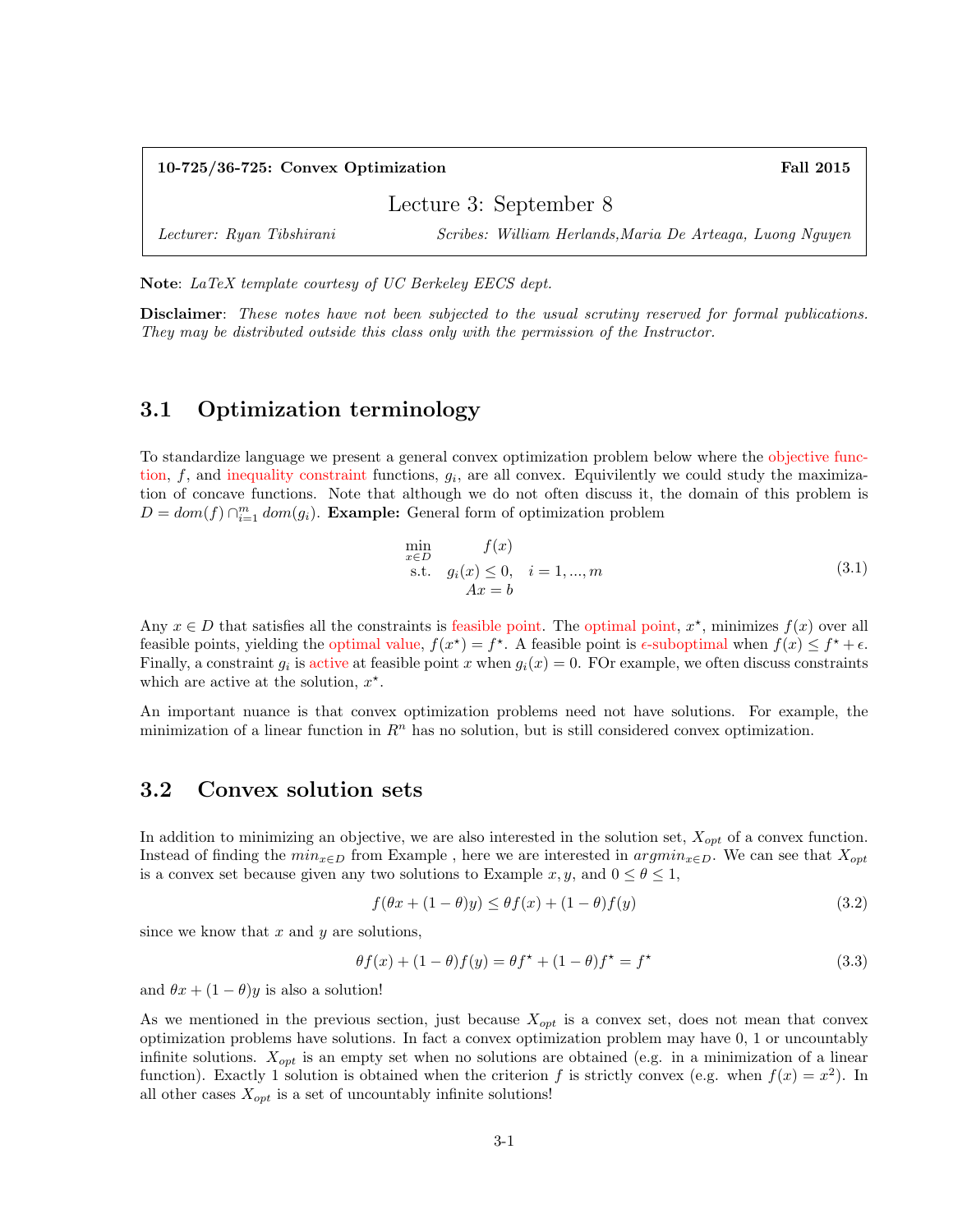#### 3.2.1 Lasso example

To provide some intuition for these definitions we consider the lasso, or  $L_1$  penalized regression problem. Given  $y \in R^n$  and  $X \in R^{nxp}$  the lasso is, .

$$
\min_{\beta \in R^p} \|y - X\beta\|_2^2
$$
\n
$$
\text{s.t.} \quad \|\beta\|_1 \le s \tag{3.4}
$$

Since the objective is a least squares regression (convex) and the constraint is a shifted norm (convex) we see that this is a convex optimization problem. The feasible set are the values of  $\beta \in R^p$  within the norm ball of  $L_1$  distance s.

To understand the solution set,  $\beta_{opt}$ , we consider two different regimes for the input. When we have more samples than features,  $n \geq p$ , the input X has full rank. In this case  $\bigtriangledown^2 f(\beta) = 2X^T X \succ 0$  implying that the problem is strictly convex with exactly one solution. However, in the high dimensional case when  $n < p$ we cannot guarantee a unique solution. Later in the course we will revisit the lasso problem to understand under what guarantees we do have in the latter case.

#### 3.2.2 SVM example

In the case of support vector machines, we have that the optimization problem is

$$
\min_{\beta, \beta_0, \xi} \quad \frac{1}{2} ||\beta||_2^2 + C \sum_{i=1}^n \xi_i \n\text{s.t.} \quad \xi_i \geq 0 \n y_i(x_i^T \beta + \beta_0) \geq 1 - \xi_i \quad \forall i = 1...n
$$
\n(3.5)

In this case, the criterion is:

$$
f(x)=\min_{\beta,\beta_0,\xi} \frac{1}{2}\|\beta\|_2^2+C\sum_{i=1}^n \xi_i
$$

and the constraints are:

$$
\xi_i \ge 0 \qquad \forall i = 1 \dots n
$$
  

$$
y_i(x_i^T \beta + \beta_0) \ge 1 - \xi_i \quad \forall i = 1 \dots n
$$

Even though the objective function is convex, it is not strictly convex, since the term  $C\sum_{i=1}^{n}\xi_i$  is linear on the slack variables  $\xi_i$ . A solution  $(\beta, \beta_0, \xi)$  is not necessarily unique, as there might be solutions in different directions. Changing the criterion to be

$$
f(x) = \min_{\beta, \beta_0, \xi} \frac{1}{2} ||\beta||_2^2 + \frac{1}{2} ||\beta_0||_2^2 + C \sum_{i=1}^n \xi_i
$$

would make solutions unique. However, this does not make sense, as it would imply we have a penalty for the separating plane going far from the origin, which is not something we are interested on doing.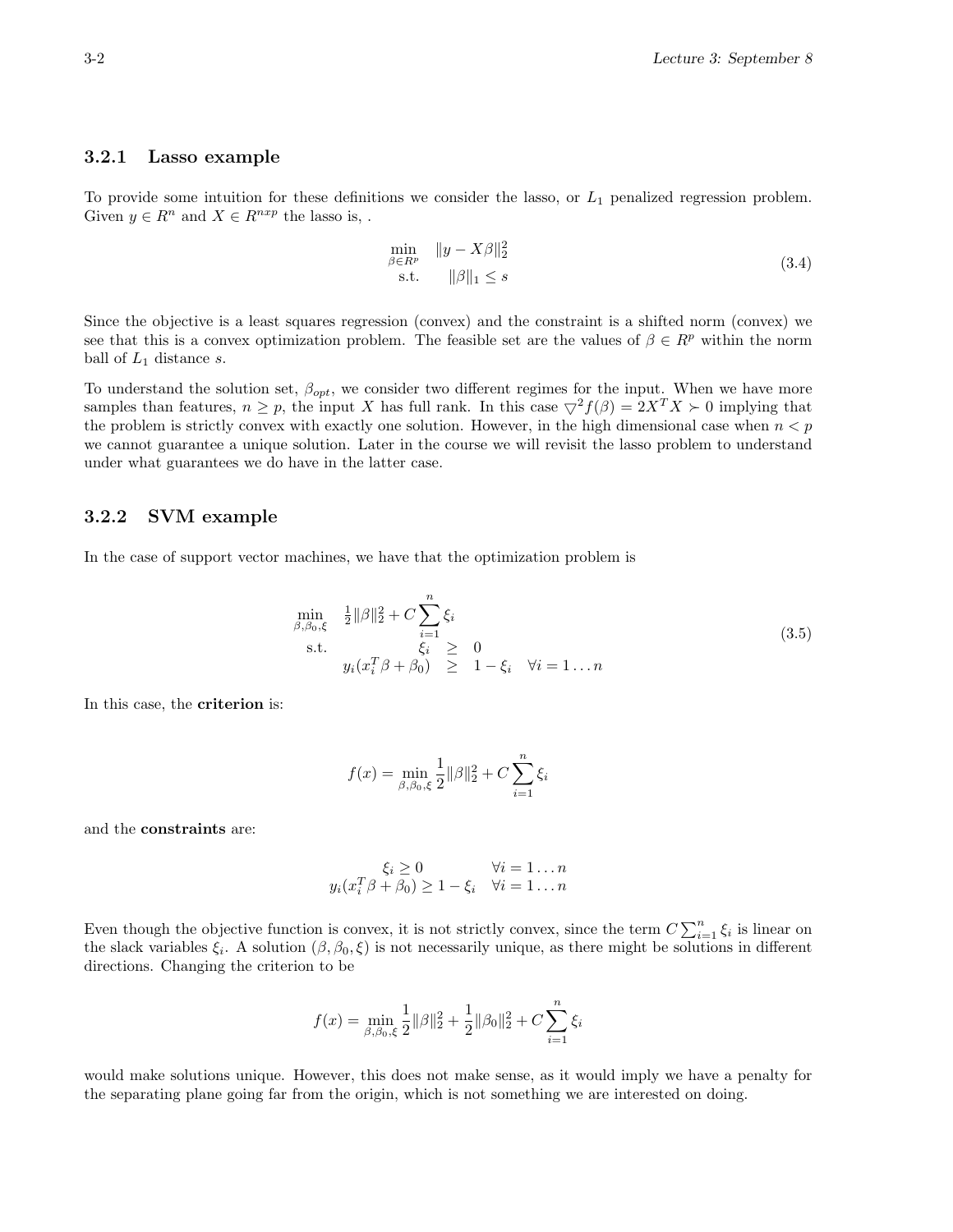#### 3.2.3 Local minima and global minima

A point is called **locally optimal** if there exists some  $R > 0$  such that

 $f(x) \leq f(y)$  for all feasible y such that  $||x - y||_2 \leq R$ 

One of the main results we have seen so far is that in the case of convex problems **local optima are global** optima. However, it is important to remember this results does not imply that the global optima is unique.

# 3.3 Properties and first-order optimality

## 3.3.1 Rewriting constraints

So far, we have written optimization problems in the following way:

$$
\begin{array}{rcl}\n\min & f(x) \\
\text{s.t.} & g_i(x) \leq 0 \quad \forall i = 1 \dots n \\
 & Ax & = 0\n\end{array} \tag{3.6}
$$

There are two main ways in whichh we can rewrite this.

#### 1. Completely general form

min  $f(x)$  subject to  $x \in C$ 

where we define  $C = \{x : g_i(x) \leq 0, i = 1, ..., m, Ax = b\}$ 

#### 2. Unconstrained form

 $\min f(x) + I_C(x)$ 

where  $I_C(x)$  is the indicator function.

## 3.3.2 First-order optimality condition

The first-order optimality condition tells us that if  $f$  is differentiable, for the convex problem

$$
\min f(x)
$$
 subject to  $x \in C$ 

a feasible point is optimal if and only if the following holds:

$$
\nabla f(x)^T (y - x) \ge 0 \text{ for all } y \in C
$$

An important special case of this property is when  $C = \mathcal{R}^n$ , meaning the optimization problem is unconstrained. Since y can take any value in the  $\mathbb{R}^n$  space, the above statement is equivalent to saying that:

 $\nabla f(x) = 0$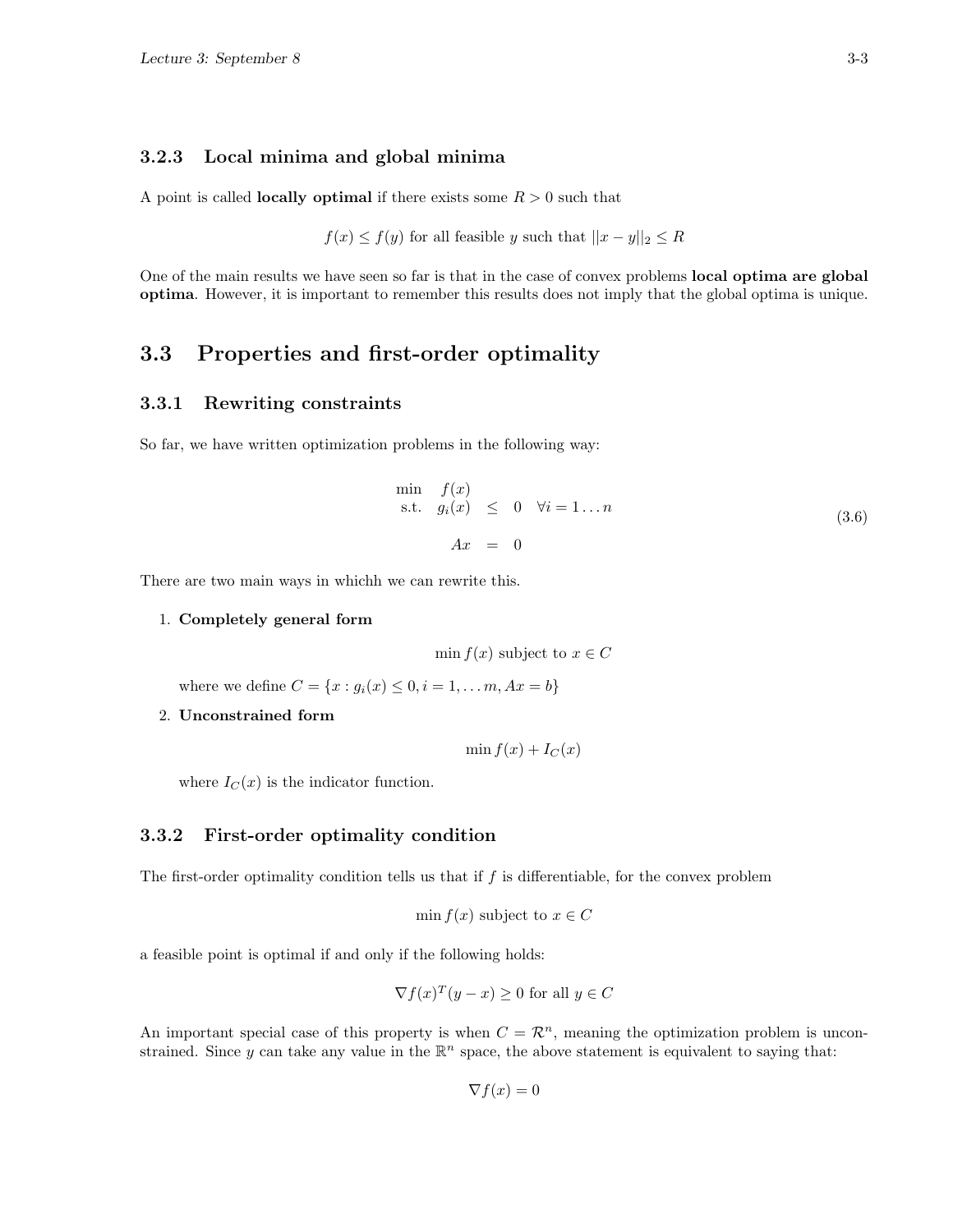#### 3.3.2.1 Example: quadratic minimization

Let  $f(x)$  be the quadratic function

$$
f(x) = \frac{1}{2}x^T Q x + b^T x + c
$$
 where  $Q \succeq 0$ 

Since f is differentiable, we can appply the first order condition, which indicates a point will be optimal if and only if the following holds:

$$
\nabla f(x) = Qx + b = 0
$$

We can solve such equality by considering three cases:

- $Q \succ 0$ : In this case Q is invertible and there will be a unique solution  $x = -Q^{-1}b$
- Q is singular and  $b \notin col(Q)$ : No solution, meaning min<sub>x</sub>  $f(x) = -\infty$
- Q is singular and  $b \in col(Q)$ : Infinitely many solutions of the form  $x = Q^+b + z$  for  $zinnull(Q)$ . *Note:*  $Q^+$  is the pseudoinverse of  $Q$ . This extends the notion of inverse when the matrix is not invertible. In cases where the matrix invertible the pseudoinverse is the same inverse.

#### 3.3.2.2 Example: equality-constrained optimization

Consider the equality-constrained convex problem for a differentiable  $f$ :

$$
\min_{\text{s.t.}} f(x) \n\text{s.t.} Ax = 0
$$
\n(3.7)

The Lagrange multiplier optimality condition states:

$$
\nabla f(x) + A^T u = 0
$$
 for some u

Here we present the proof:

According to the first-order optimality condition

$$
\nabla f(x)(y - x) \ge 0 \qquad \forall y : y = Ay = b
$$

Combining this with the equality constraint of the problem itself we obtain:

$$
\nabla f(x)(y - x) \ge 0 \quad \forall y : A(y - x) = b
$$

Setting  $v = y - x$ ,

$$
\nabla f(x)v \geq 0 \qquad \forall v \in null(A)
$$
  
\n
$$
\Rightarrow \nabla f(x)v = 0 \qquad \forall v \in null(A)
$$
  
\n
$$
\Rightarrow \nabla f(x) \in row(A) \text{ (since } null(A)^{\perp} = row(A))
$$
  
\n
$$
\Rightarrow \nabla f(x) = A^t u \qquad \text{for some } u
$$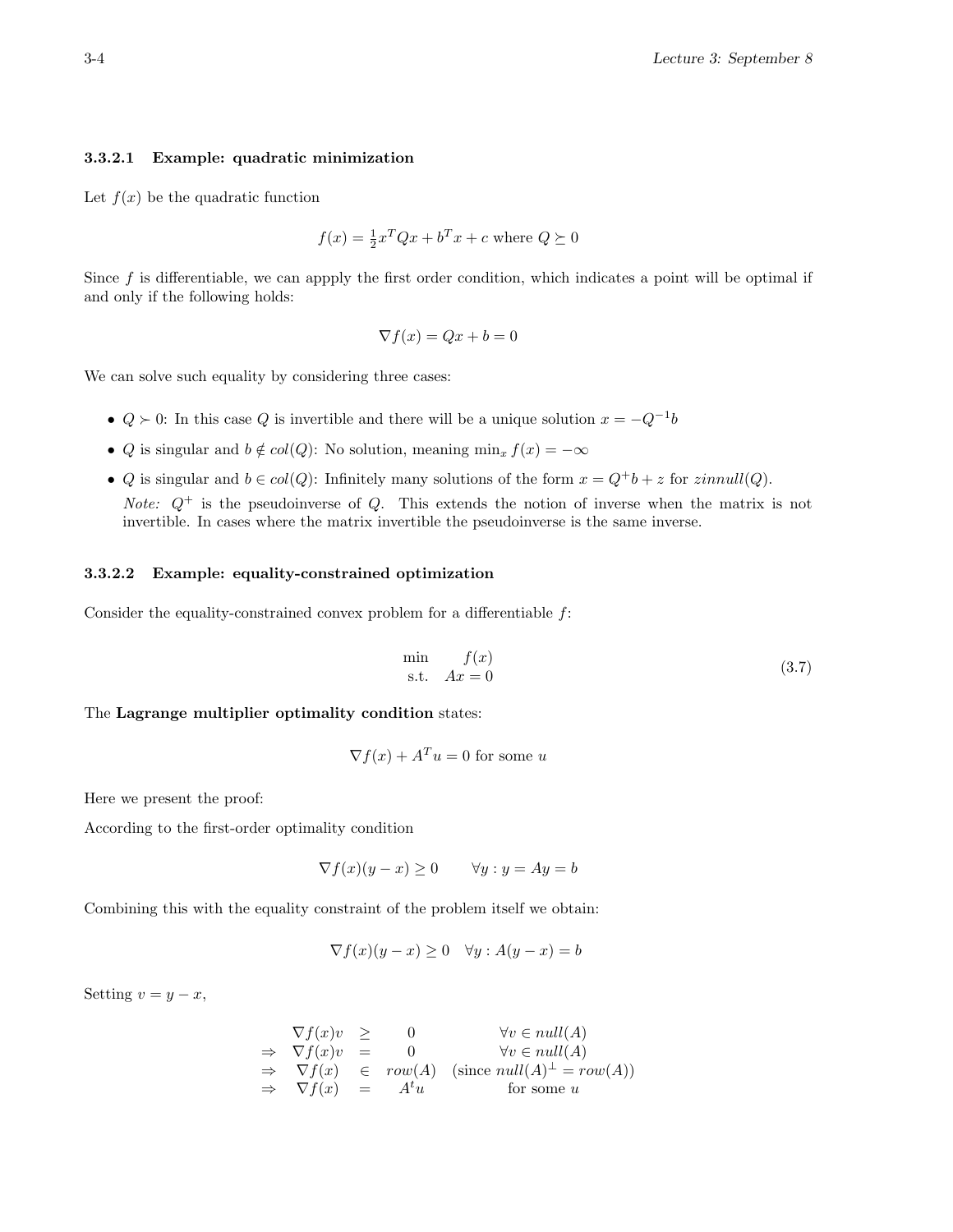# 3.4 Equivalent transformation

## 3.4.1 Partial optimization

Reminder: If f is convex in  $(x, y)$  and C is convex then  $g(x) = \min_{y \in C} f(x, y)$  is convex in x. Because of this property, we can partially optimize a convex problem and retain convexity. **Example:** Let  $x = x_1, x_2 \in \mathbb{R}^{n_1+n_2}$ , then the following two convex optimization problems are equivalent:

- 1.  $\min_{x_1, x_2} f(x_1, x_2)$  s.t.  $g(x_1) \leq 0$  and  $g(x_2) \leq 0$
- 2.  $\min_{x_1} \tilde{f}(x_1) \text{ s.t. } g_1(x_1) \leq 0$

where  $\tilde{f}(x_1) = \min\{f(x_1, x_2) : g_2(x_2) \leq 0\}$ . If the first problem is convex then so is the second problem.

Example: Hinge form of SVMs

$$
\min_{\beta, \beta_0, \xi} \quad \frac{1}{2} ||\beta||_2^2 + C \sum_{i=1}^n \xi_i
$$
\n
$$
\text{s.t.} \quad \xi_i \geq 0
$$
\n
$$
y_i(x_i^T \beta + \beta_0) \geq 1 - \xi_i \quad \forall i = 1...n
$$
\n(3.8)

The constraint can be rewritten as  $\xi_i \ge \max(0, 1 - y_i(x_i^T \beta + \beta_0))$  and we achieve equality at the optimal  $\xi$ . Therefore, the hinge form of SVMs for optimal  $\xi$  is:

$$
\min_{\beta,\beta_0} \frac{1}{2} ||\beta||_2^2 + C \sum_{i=1}^n [1 - y_i(x_i^T \beta + \beta_0)]_+\tag{3.9}
$$

where  $a_+ = \max a, 0$  is called the hinge function.

## 3.4.2 Transformation and change of variables

**Lemma 3.1** If h:  $\mathbb{R} \to \mathbb{R}$  is a monotone increasing transformation, then:

$$
\min_{x} \quad f(x) \text{ subject to } x \in C
$$
\n
$$
\iff \min_{x} \quad h(f(x)) \text{ subject to } x \in C
$$
\n
$$
(3.10)
$$

Inequality and equality constraints can be transformed and yield equivalent optimization problems.

**Lemma 3.2** If  $\phi : \mathbb{R}^n \to \mathbb{R}^m$  is one-to-on, and its image covers feasible set C, then we can change variables in an optimization problem:

$$
\begin{array}{ll}\n\text{min} & f(x) \text{ subject to } x \in C \\
\iff \text{min} & f(\phi(y)) \text{ subject to } \phi(y) \in C\n\end{array} \tag{3.11}
$$